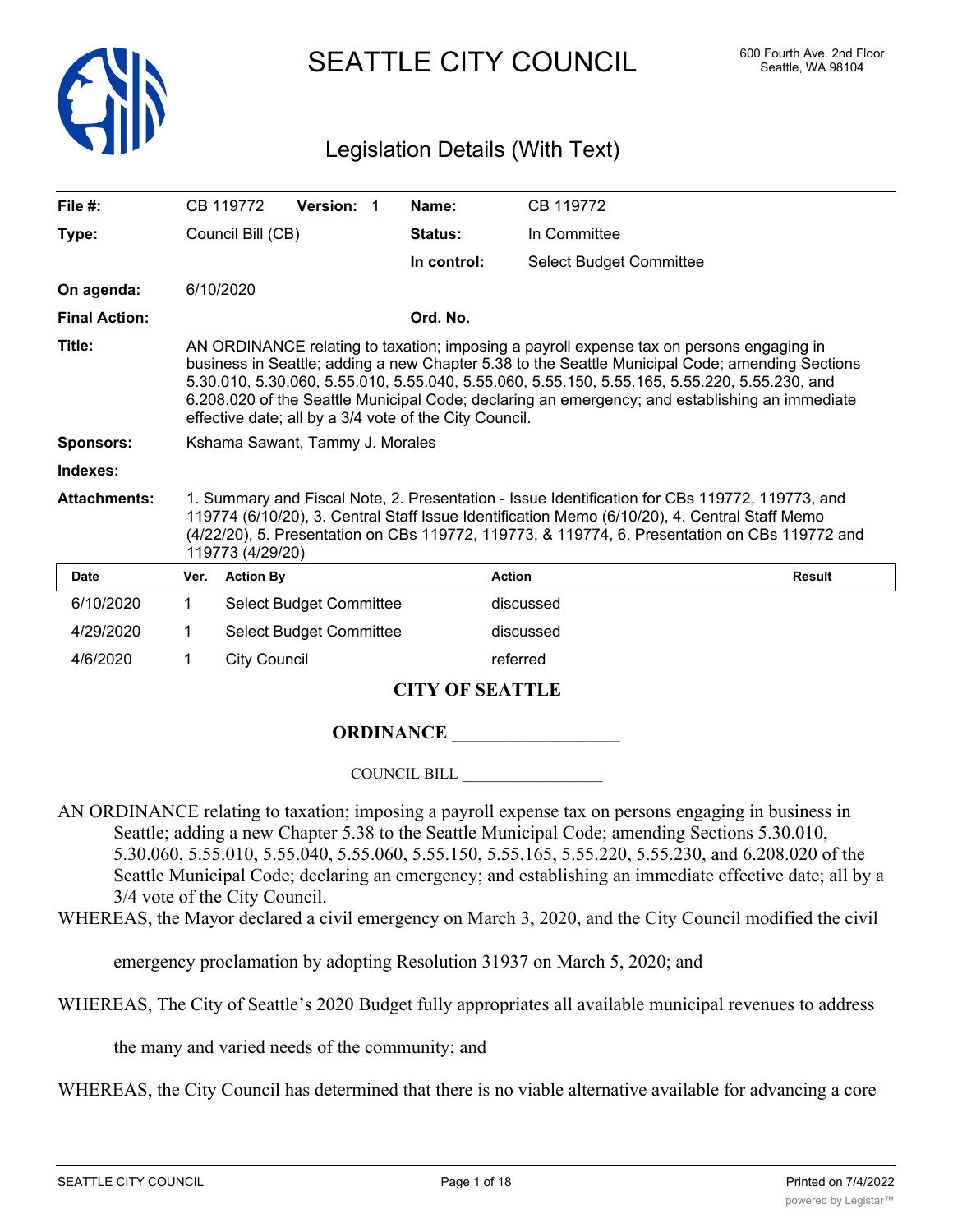City objective during a time of civil emergency; and

WHEREAS, The City of Seattle intends to exercise its taxing authority, as granted by the Washington State

Constitution and as authorized by the Washington State Legislature; NOW, THEREFORE,

## **BE IT ORDAINED BY THE CITY OF SEATTLE AS FOLLOWS:**

Section 1. The City Council finds and declares that:

A. There is no viable alternative to meet a core City objective.

B. On March 3, 2020, the Mayor proclaimed that a civil emergency exists in Seattle related to the COVID-19 virus.

C. On March 11, 2020, the Governor of Washington State and the Local Health Officer for Public Health - Seattle & King County issued parallel orders prohibiting gatherings of 250 people or more for social, spiritual, and recreational activities in King County.

D. On March 13, 2020, the Governor of Washington State issued an emergency order announcing all K-12 schools in Washington to be closed from March 17, 2020, through April 24, 2020, to combat the spread of the disease.

E. On March 13, 2020, the President of the United States declared a national emergency to allow the government to marshal additional resources to combat the virus.

F. On March 23, 2020, the Governor of Washington State issued an emergency order ("the Stay Home, Stay Safe order") announcing that "[a]ll people in Washington State shall immediately cease leaving their home or place of residence except: (1) to conduct or participate in essential activities, and/or (2) for employment in essential business services."

G. As of April 1, 2020, the Washington State Department of Health confirmed 5,984 cases of COVID-19 and 247 deaths caused by the virus.

H. The COVID-19 crisis has had a significant adverse impact on the local economy, impacting the retail, restaurant, and other industries, resulting in layoffs and reduced work hours for a significant percentage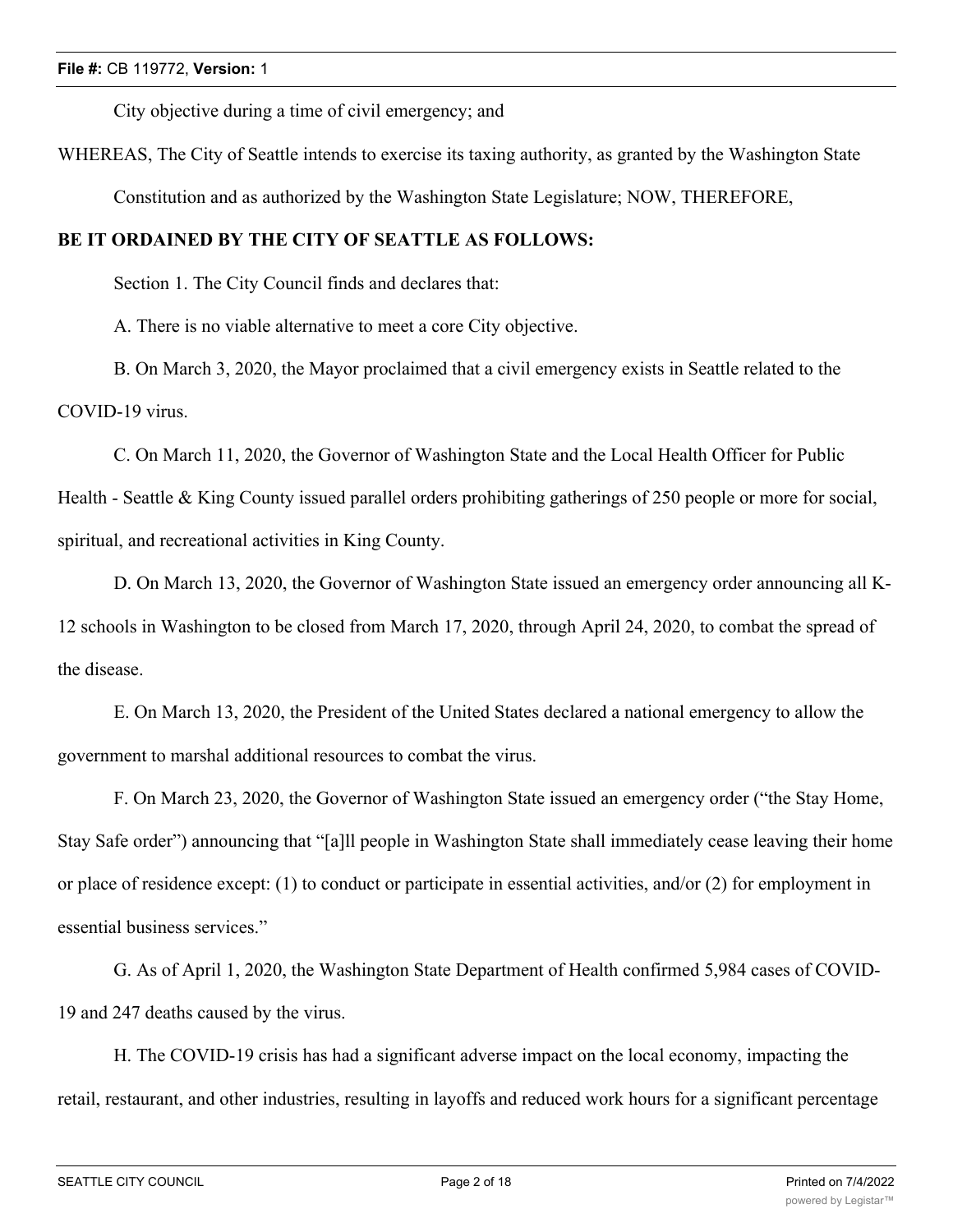of this workforce and loss of income for small businesses. These impacts are being felt most strongly by people with low incomes who have become unemployed or had their work hours severely reduced.

I. There are at least 38,000 businesses in Seattle employing a minimum of 655,000 individuals. Since the Governor of Washington State closed or limited operations of many businesses in the state, over 133,000 individuals statewide and 37,000 individuals in King County, alone, have filed for unemployment insurance in just the first weeks. Unemployment insurance generally only covers a portion of lost wages. Those filing for unemployment insurance will, in all likelihood, only increase as the closure continues. This will put more and more Seattle households, particularly low-income households, in financial peril.

J. Federal and state assistance to people with low incomes will not be sufficient to meet their basic needs during the COVID-19 public health and economic crisis. Additional financial support to people with low incomes is necessary to help meet their basic needs such as housing, food, and medical care, and to help minimize impacts to public health as well as the local economy.

K. The City's Adopted 2020 Budget fully appropriates all available municipal revenues to address the many and varied needs of the community.

L. On March 17, *The Seattle Times* quoted the City Budget Director as saying that a "best-case scenario" would be that the COVID 19 civil emergency causes as little as a \$110 million or seven percent reduction in General Fund revenues available for City spending priorities in 2020 (and this estimate was made prior to the Governor's emergency order closing all restaurants, bars, and other non-essential businesses).

M. This bill will impose a new payroll expense tax on the largest businesses that will provide new revenues to allow the City, through the procedures described herein, to make immediate cash assistance available to those households most impacted by the COVID-19 civil emergency.

N. The City will provide such immediate cash assistance through Council Bill (CB) 119774.

O. The interfund loan contemplated in CB 119773 is necessary to provide the immediate cash assistance through CB 119774 and is dependent on the tax authorized by this bill going into effect immediately and not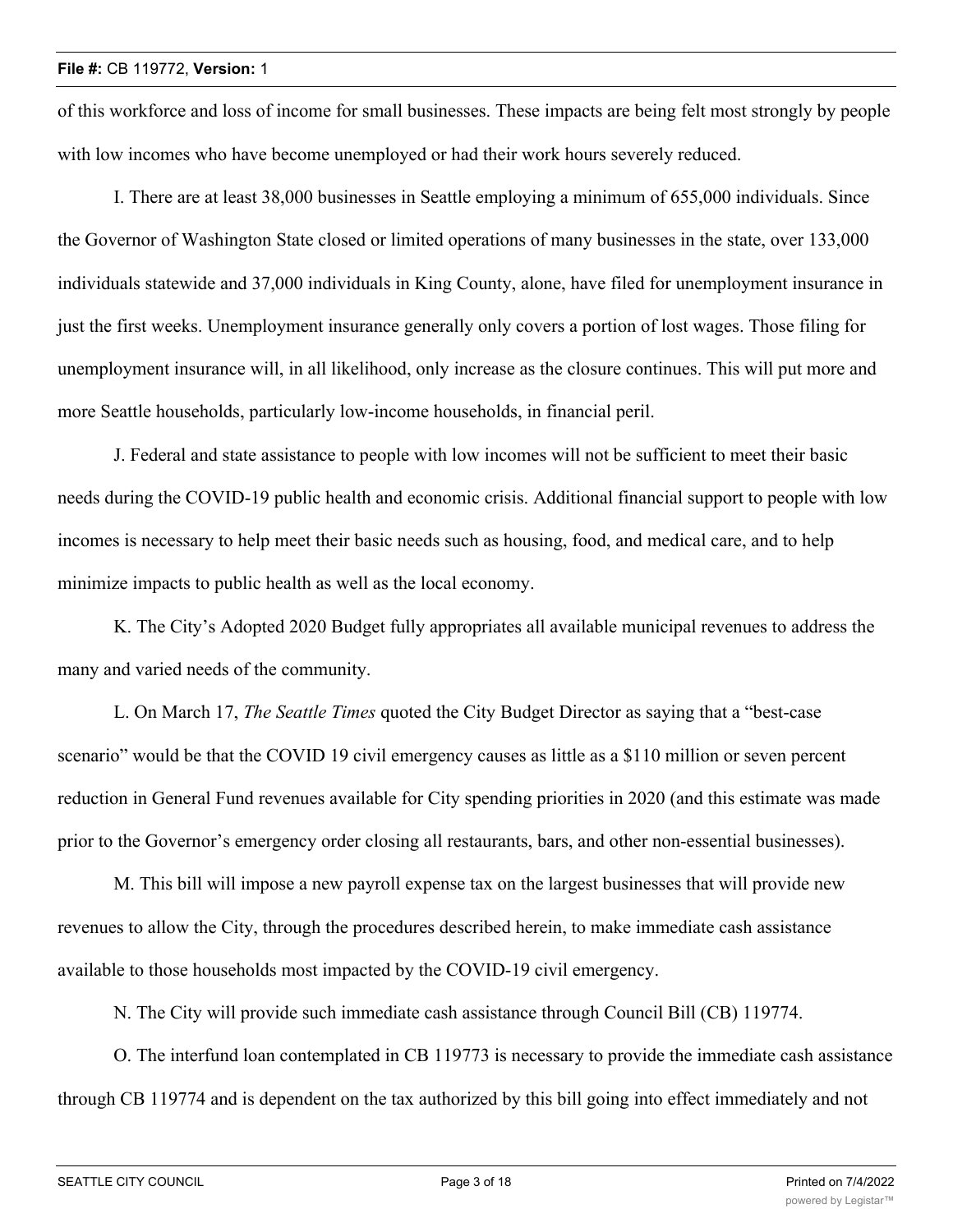being overturned by referendum.

P. As a result of the City having already fully committed the City's General Fund through the 2020 Adopted Budget and of the anticipated decrease in General Fund revenues, other means of repaying the interfund loans authorized by CB 119773 would not be feasible if the tax authorized by this bill were overturned by referendum.

Section 2. A new Chapter 5.38 is added to the Seattle Municipal Code as follows:

#### **Chapter 5.38 TAX ON CORPORATE PAYROLL**

#### **5.38.010 Administrative provisions**

All of the provisions contained in Chapter 5.55 shall have full force and application with respect to taxes imposed under the provisions of this Chapter 5.38 except as may be expressly stated to the contrary herein.

## **5.38.020 Definitions**

The definitions contained in Chapter 5.30 shall be fully applicable to this Chapter 5.38 except as may be expressly stated to the contrary herein. The following additional definitions shall apply throughout this Chapter 5.38:

"Business" has the same meaning as that term is defined in SMC 5.30.020. Depending on the context, "business" may also mean a person engaging in business in Seattle.

"Compensation" means remuneration as that term is defined in RCW 50A.05.010, net distributions, or incentive payments, including guaranteed payments, whether based on profit or otherwise, earned for services rendered or work performed, whether paid directly or through an agent, and whether in cash or in property or the right to receive property. "Compensation" does not include payments to an owner of a pass-through entity that are not earned for services rendered or work performed, such as return of capital, investment income, or other income from passive activities.

"Employee" means any individual who performs work, labor, or personal services of any nature for compensation paid by a business. For purposes of this Chapter 5.38, the term "employee":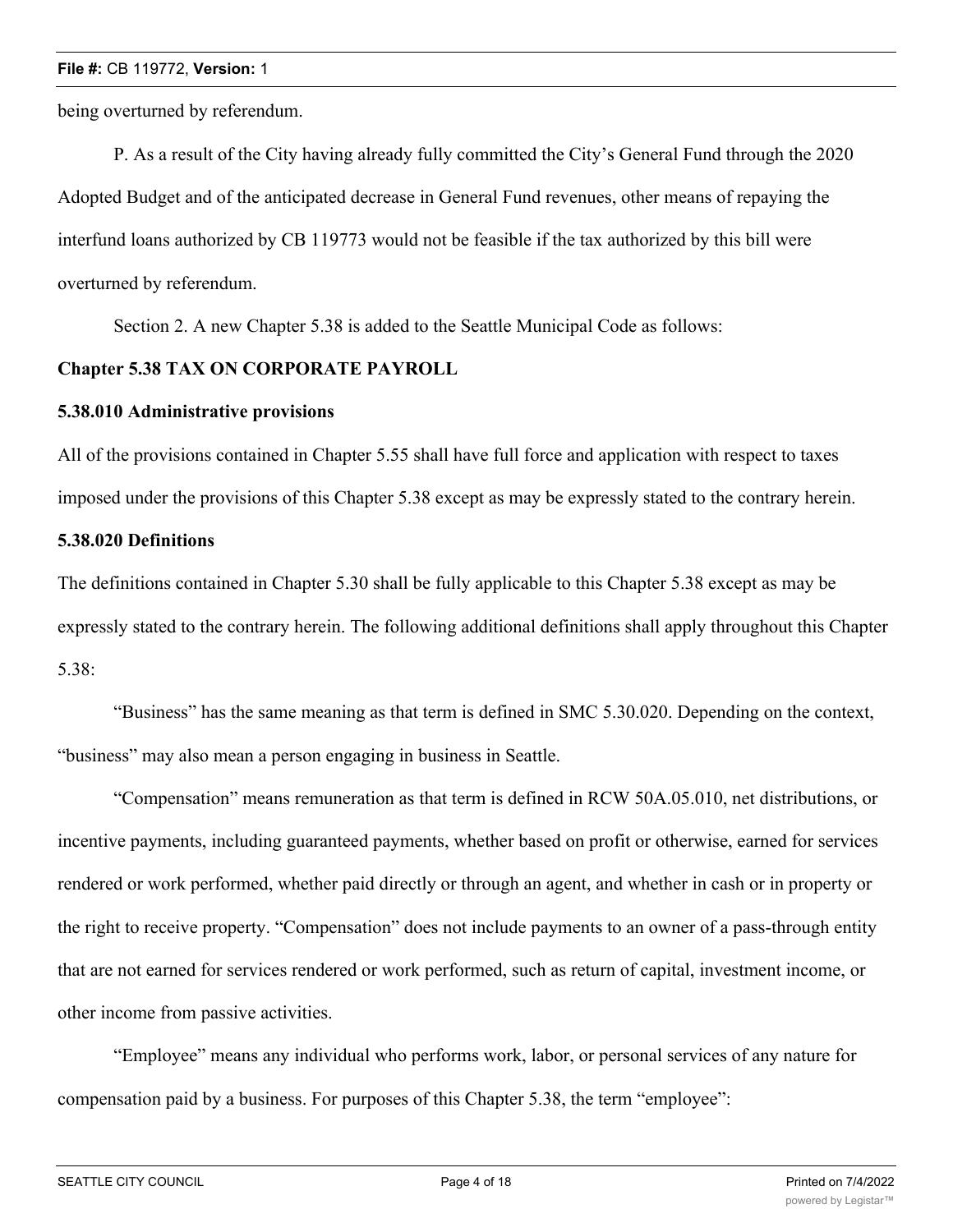1. Includes individuals who are members of limited liability companies, members of professional limited liability companies, partners, other owners of pass-through entities, and sole proprietors; and

2. Includes individuals who would be considered to be independent contractors for purposes of the business license tax under subsection 5.45.090.S.

"Grocery business" means:

1. A business whose primary business is making retail sales of food and food ingredients to consumers that are exempt from the retail sales tax under RCW 82.08.0293; and

2. A business whose primary business is making wholesale sales of food and food ingredients that will be exempt from the retail sales tax under RCW 82.08.0293 when resold by the purchaser.

For subsections (1) and (2) of this definition, "primary business" means that 75 percent of the gross income of the business for purposes of calculating the business license tax under Chapter 5.45 is attributable to that business activity.

"Local government entity" has the same meaning as that term is defined in RCW 4.96.010.

"Net distribution" means the draws from net income by any owner of a pass-through entity. Taxable distributions are limited by the amount of draws or net income for that owner, whichever is less. If the owner's draw exceeds that individual's net profit, the excess draw is a return of capital. A return of capital is not taxable because it is a liquidation of an owner's assets.

"Pass-through entity" includes a trust, partnership, corporation described in Subchapter S of the Internal Revenue Code of 1986, as amended, limited liability company, limited liability partnership, professional corporation, and any other person or entity which is not subject to the income tax imposed by Subtitle A, Chapter 1 of the Internal Revenue Code of 1986, as amended, or which is allowed a deduction in computing such tax for distributions to the owners or beneficiaries of such person or entity.

"Payroll expense" means the compensation paid in Seattle to employees. Compensation is paid in Seattle to an employee if: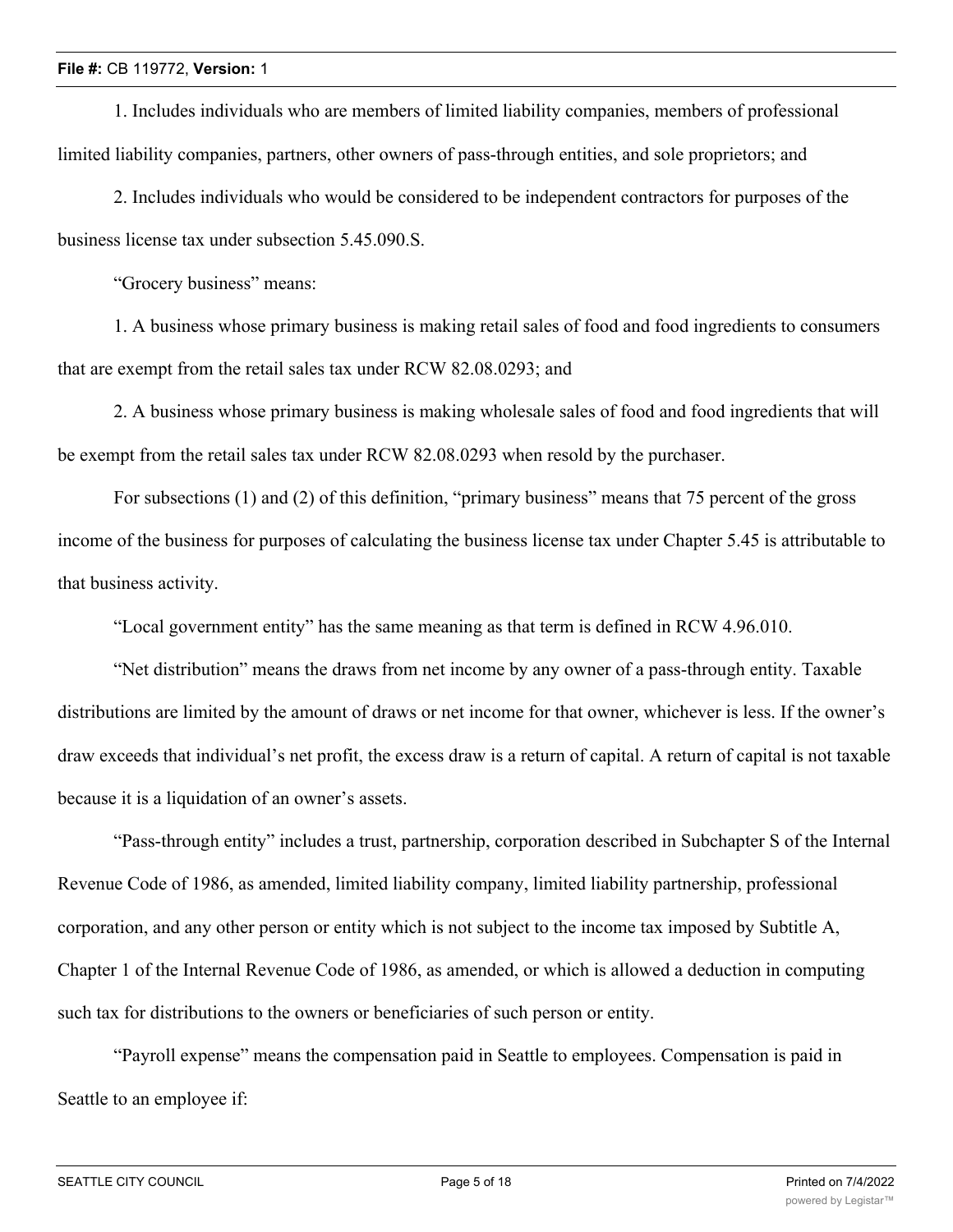1. The employee is primarily assigned within Seattle;

2. The employee is not primarily assigned to any place of business for the tax period and the employee

performs 50 percent or more of the employee's service for the tax period in Seattle; or

3. The employee is not primarily assigned to any place of business for the tax period, the employee does not perform 50 percent or more of the employee's service in any one city, and the employee resides in Seattle.

"Primarily assigned" means the business location of the taxpayer where the employee performs the employee's duties.

"Remuneration" has the same meaning as that term is defined in RCW 50A.05.010.

"Tax on corporate payroll" means the payroll expense tax imposed by this Chapter 5.38.

"Taxpayer" means any person who engages in any business in Seattle or who performs any act for which a tax is imposed under this Chapter 5.38.

### **5.38.030 Tax imposed-Rate**

A. A tax on corporate payroll is hereby levied upon and shall be collected from every person engaging in business within Seattle.

B. The amount of the tax on corporate payroll due shall be the payroll expense of the business for the tax period, subject to any deductions authorized under this Chapter 5.38, and multiplied by a rate of 1.30 percent.

C. The tax imposed by this Chapter 5.38 is levied on businesses. A business may not make any deductions from employees' compensation to pay for this tax.

## **5.38.040 Allocation and apportionment**

A. The Director may adopt procedures to allow taxpayers who have payroll expenses consisting of work done and services provided within and outside Seattle to use a representative test period or conduct a survey based on factual data to arrive at a formula with which to calculate the percentage of payroll expense attributable to Seattle. Any formula so established will be subject to review and correction by the Director.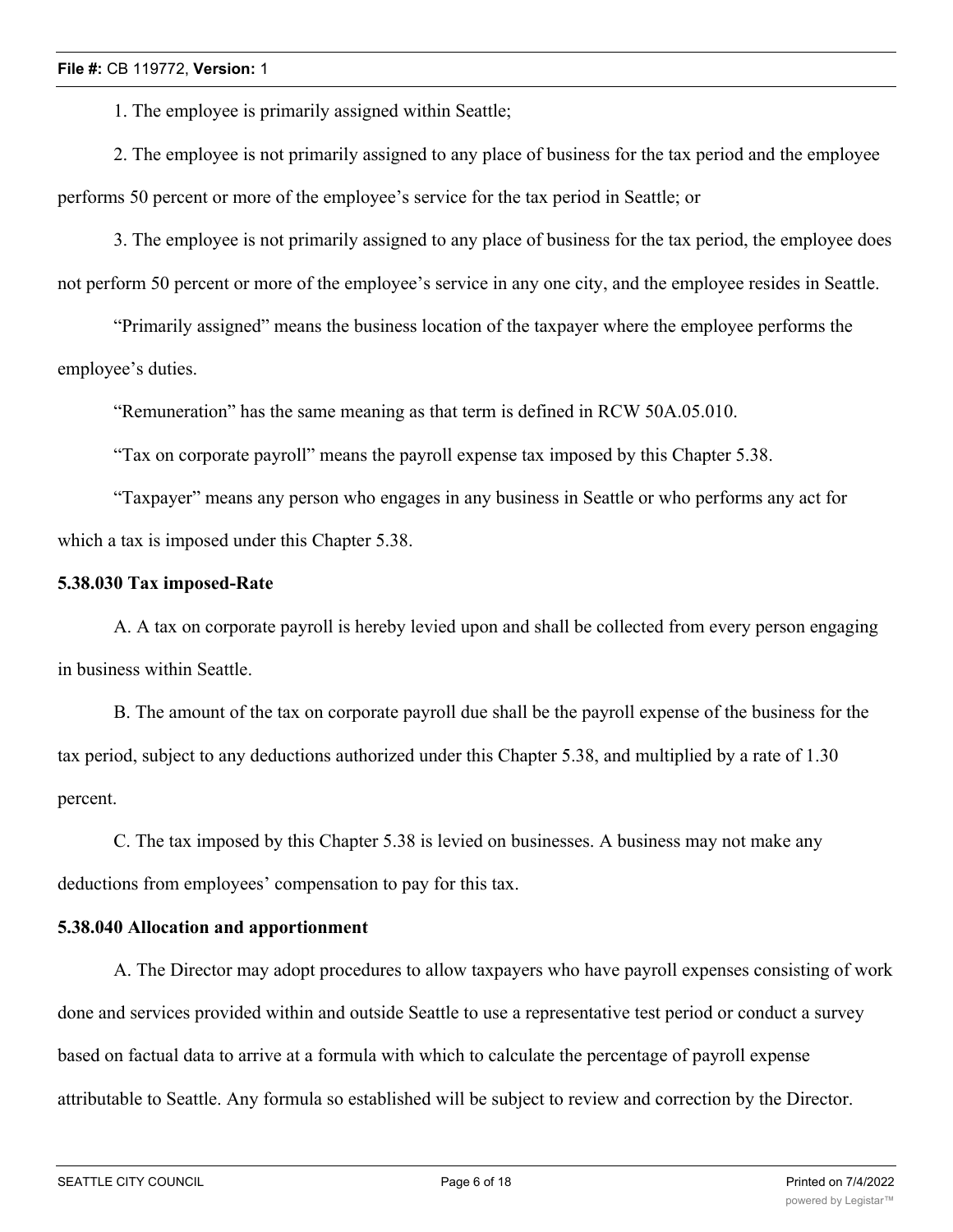B. If the payroll expense as defined in Section 5.38.020 does not fairly represent the extent of the compensation paid by the taxpayer to its employees that is attributable to work performed or services rendered in Seattle, the taxpayer may petition the Director for, or the Director may require, the employment of another method to effectuate an equitable allocation and apportionment.

C. Nothing in this Chapter 5.38 shall be construed as requiring the payment of any tax for engaging in business when such payment would be in violation of the Constitution or a statute of the United States or of the Constitution or a statute of the State of Washington. Notwithstanding anything to the contrary herein, if imposition of the City's tax would place an undue burden upon interstate commerce or violate other constitutional requirements, a taxpayer shall be allowed a credit to the extent necessary to preserve the validity of the City's tax, and still apply the City's tax to as much of the taxpayer's activities as may be subject to the City's taxing authority.

D. Businesses engaging temporary or contracted employees shall report and pay the tax on the payroll expense of such temporary or contracted employees, whether or not they are from an employment agency.

#### **5.38.050 Exemptions from the tax on corporate payroll**

A. The following are exempt from the tax on corporate payroll:

1. Any business having payroll expense, as defined under subsection 5.38.020, of \$7,000,000 or less in the most recent complete calendar year.

2. Any business engaged in business in Seattle as a grocery business.

3. Any business having a formally recognized exemption from income tax pursuant to Sections 501(c), 501(d), or 401(a) of the Internal Revenue Code of 1986, as amended, as qualified by Sections 502, 503, and 504 of the Internal Revenue Code of 1986, as amended.

4. Any individual who is an independent contractor for purposes of the business license tax under Section 5.45.090.S and whose compensation is included in the payroll expense of another business subject to the tax imposed by Section 5.38.030.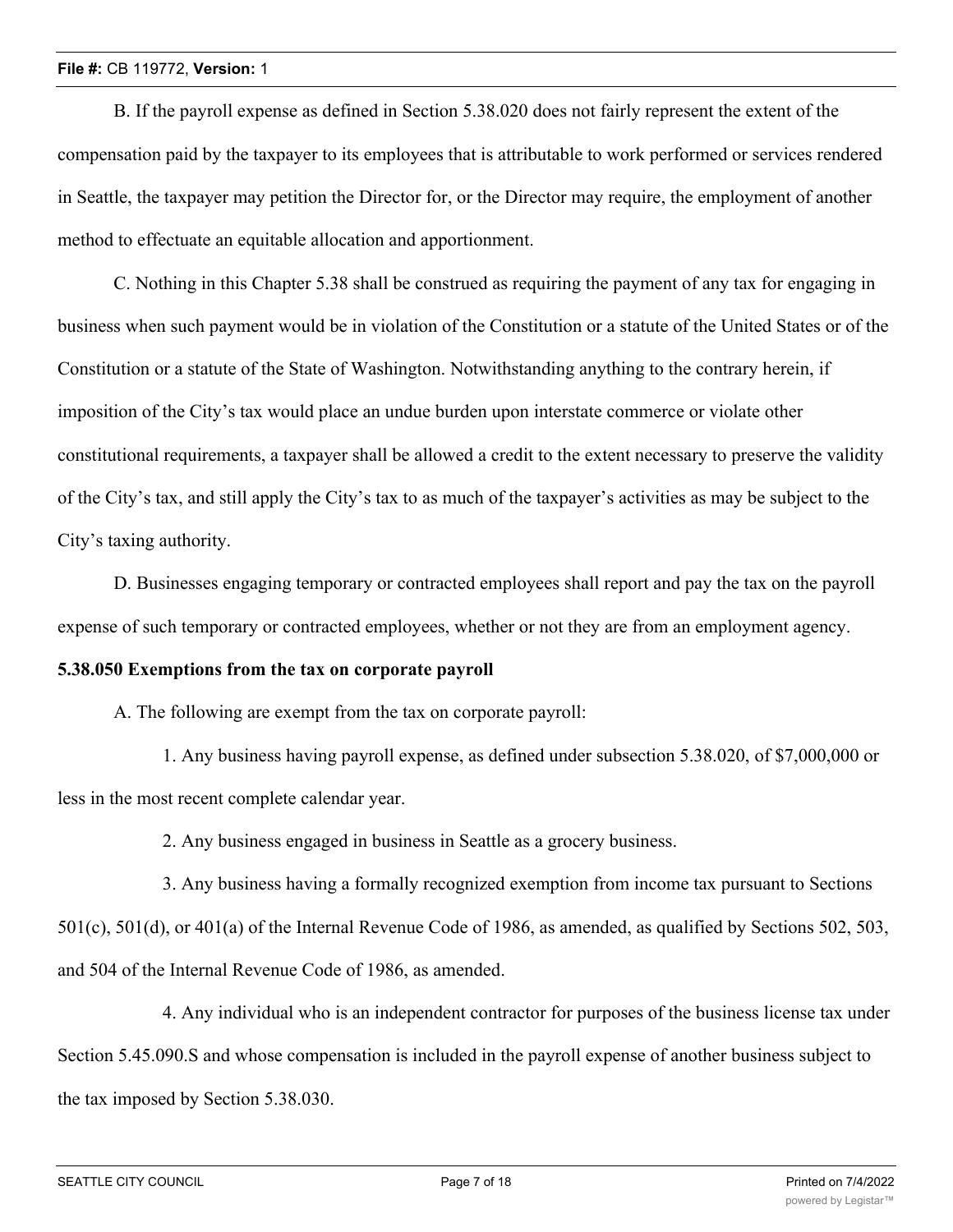5. Businesses that are preempted from taxation by cities pursuant to federal or state statutes or regulations, including, but not limited to, the following:

a. Insurance businesses and their agents as defined by RCW 48.01.050 and 48.17.010, respectively, and whose total revenue is exempt from the business license tax per Chapter 5.45.

b. Businesses that only sell, manufacture, or distribute motor vehicle fuel as defined in RCW 82.38.020 and exempted under RCW 82.38.080.

c. Businesses that only distribute or sell liquor as defined in RCW 66.04.010 and exempted in RCW 66.08.120.

d. Federal and state government agencies and any local governmental entity.

B. Beginning on January 1, 2022, and on January 1 of every year thereafter, the Director shall adjust the amount of the exemption in subsection 5.38.050.A.1 as follows:

1. The amount shall increase commensurate with the rate of growth of the prior year's June-to-June consumer price index (CPI-U) for the Seattle-Tacoma-Bellevue area as published by the United States Department of Labor;

2. If the annual change in the CPI-U is negative, no adjustment to the amount must be made; and

3. The amount calculated shall be rounded to the nearest whole dollar.

## **5.38.060 Tax on corporate payroll-When due**

The tax on corporate payroll imposed by this Chapter 5.38 shall be due and payable in accordance with Section 5.55.040. The tax on corporate payroll shall be due and payable on an annual basis for 2020 and the measure of the tax shall be prorated based on the effective date of the tax. For years subsequent to 2020, the tax on corporate payroll shall be due quarterly. Notwithstanding Section 5.55.040, the tax due for 2020 and 2021 shall be payable on the same date that the tax payment for the fourth quarter of 2021 is due. The Director may use discretion to assign businesses to an annual reporting period. Forms for such filings shall be prescribed by the Director. Persons discontinuing their business activities in Seattle shall report and pay the tax on corporate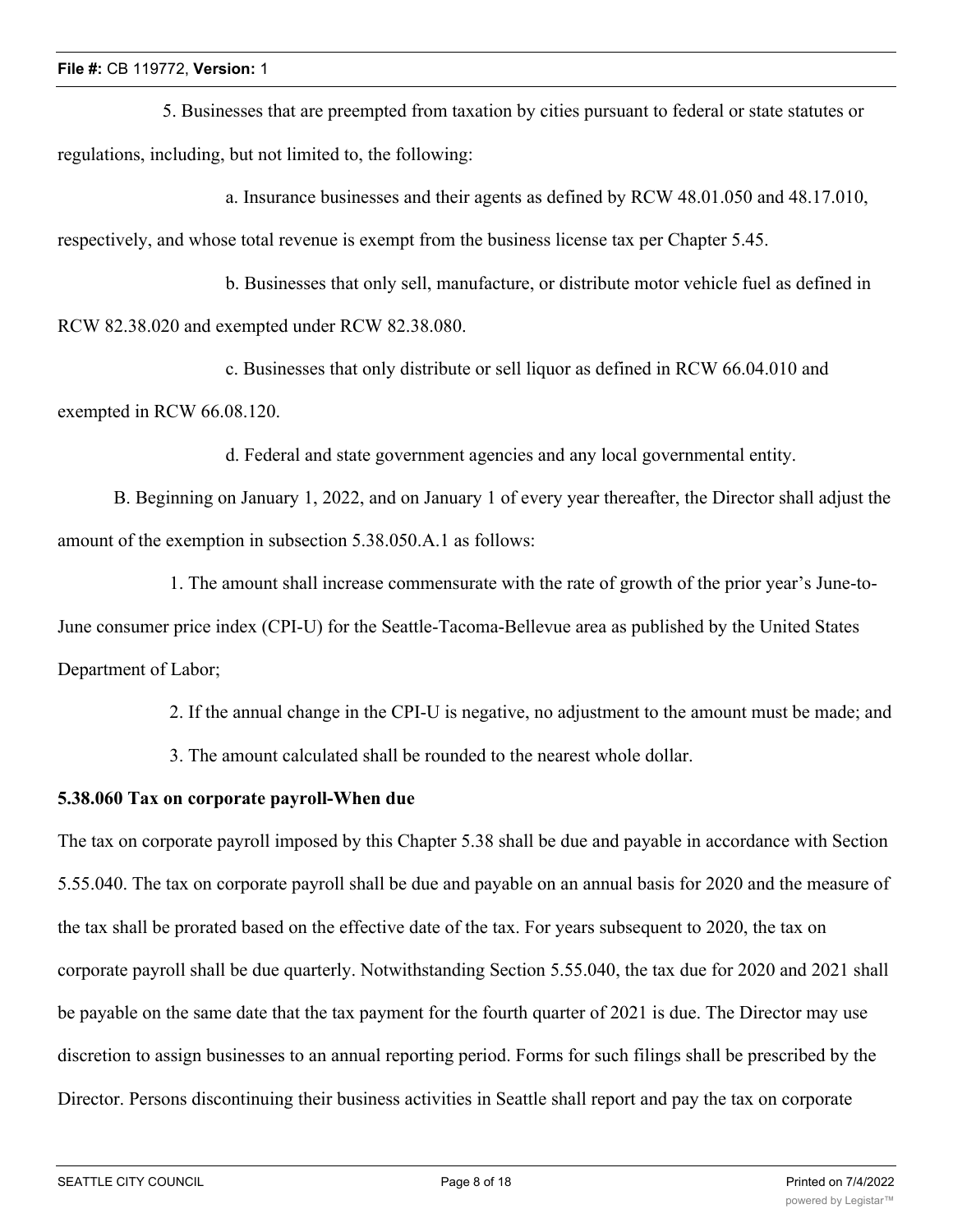payroll at the same time as they file their final business license tax return under Chapter 5.45.

## **5.38.070 Tax in addition to other license fees or taxes**

The tax imposed herein shall be in addition to any license fee or tax imposed or levied under any other law, statute, or ordinance whether imposed or levied by the City, the State, or other governmental entity or political subdivision.

### **5.38.080 Tax part of operating overhead**

It is not the intention of this Chapter 5.38 that the taxes herein levied upon persons engaging in business be construed as taxes upon the customers of such businesses, but that taxes shall be levied upon, and collectible from, the person engaging in the business activities herein designated and that such taxes or fees shall constitute a part of the operating overhead or cost of doing business of such persons.

## **5.38.090 Rules and regulations**

The Director shall adopt, publish, and enforce rules and regulations not inconsistent with this Chapter 5.38 for the purpose of carrying out the provisions of this Chapter 5.38, including but not limited to rules to determine the payroll expense attributable to work performed and services rendered by employees in Seattle.

Section 3. Section 5.30.010 of the Seattle Municipal Code, last amended by Ordinance 125934, is amended as follows:

#### **5.30.010 Definition provisions**

The definitions contained in this Chapter 5.30 shall apply to the following chapters of the Seattle Municipal Code: Chapters 5.32 (Amusement Devices), 5.35 (Commercial Parking Tax), 5.38 (Tax on Corporate Payroll), 5.39 (Transportation Network Company Tax), 5.40 (Admission Tax), 5.45 (Business License Tax), 5.46 (Square Footage Tax), 5.47 (Heating Oil Tax), 5.48 (Business Tax-Utilities), 5.50 (Firearms and Ammunition Tax), 5.52 (Gambling Tax), 5.53 (Sweetened Beverage Tax), and 5.55 (General Administrative Provisions) unless expressly provided for otherwise therein, and shall also apply to other chapters and sections of the Seattle Municipal Code in the manner and to the extent expressly indicated in each chapter or section. Words in the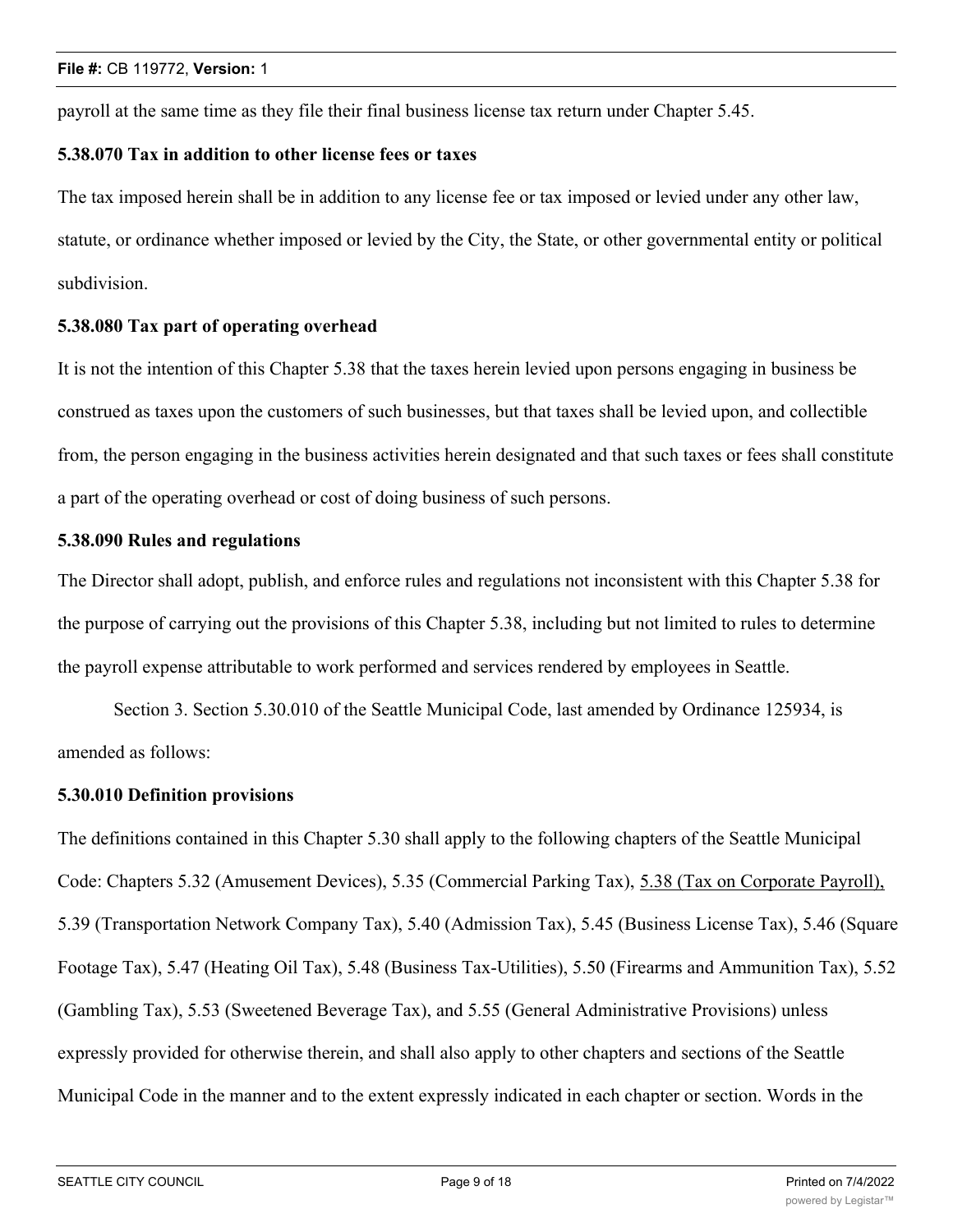singular number shall include the plural and the plural shall include the singular. Words in one gender shall include all other genders.

Section 4. Subsections 5.30.060.B and 5.30.060.C of the Seattle Municipal Code, which section was last amended by Ordinance 125934, is amended as follows:

### **5.30.060 Definitions, T-Z**

\* \* \*

B. "Taxable gross income of the business and the value of products," as used in Section 5.55.030 to determine the business license tax certificate fee, and "taxable gross income" ((means)) mean the taxpayer's total amount of gross proceeds of sale, gross income of the business, and the value of products, less any deductions available to the taxpayer under Chapter 5.45.

C. "Taxpayer" means any "person," as herein defined, required by Chapter 5.55 to have a business license tax certificate, or liable for any license, tax, or fee, or for the collection of any tax or fee, under Chapters 5.32 (Revenue Code), 5.35 (Commercial Parking Tax), 5.38 (Tax on Corporate Payroll), 5.39 (Transportation Network Company Tax), 5.40 (Admission Tax), 5.45 (Business License Tax), 5.46 (Square Footage Tax), 5.47 (Heating Oil Tax), 5.48 (Business Tax-Utilities), 5.50 (Firearms and Ammunition Tax), 5.52 (Gambling Tax), and 5.53 (Sweetened Beverage Tax), or who engages in any business or who performs any act for which a tax or fee is imposed under those chapters.

\* \* \*

Section 5. Section 5.55.010 of the Seattle Municipal Code, which was last amended by Ordinance 125934, is amended as follows:

## **5.55.010 Application of chapter stated**

Unless expressly stated to the contrary in each chapter, the provisions of this Chapter 5.55 shall apply with respect to the licenses and taxes imposed under this Chapter 5.55 and Chapters 5.32 (Amusement Devices), 5.35 (Commercial Parking Tax), 5.38 (Tax on Corporate Payroll), 5.39 (Transportation Network Company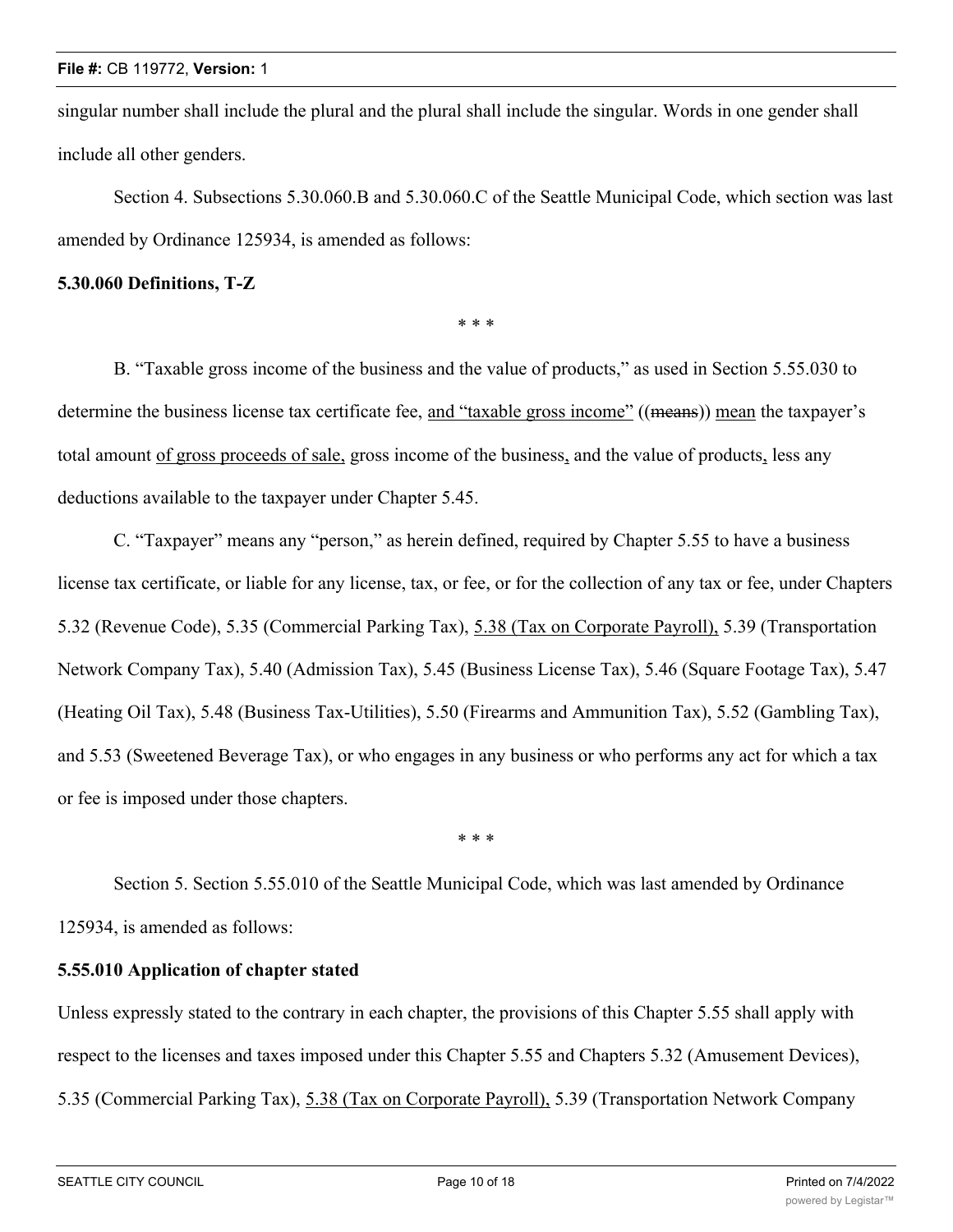Tax), 5.40 (Admission Tax), 5.45 (Business License Tax), 5.46 (Square Footage Tax), 5.47 (Heating Oil Tax), 5.48 (Business Tax-Utilities), 5.50 (Firearms and Ammunition Tax), 5.52 (Gambling Tax), 5.53 (Sweetened Beverage Tax), and under other titles, chapters, and sections in such manner and to such extent as indicated in each such title, chapter, or section.

Section 6. Subsection 5.55.040.A of the Seattle Municipal Code, which section was last amended by Ordinance 125934, is amended as follows:

## **5.55.040 When due and payable-Reporting periods-Monthly, quarterly, and annual returns-Threshold provisions-Computing time periods-Failure to file returns p**

A. Other than any annual license fee or registration fee assessed under this Chapter 5.55, the taxes imposed by Chapters 5.32 (Amusement Devices), 5.35 (Commercial Parking Tax), 5.38 (Tax on Corporate Payroll), 5.39 (Transportation Network Company Tax), 5.40 (Admission Tax), 5.45 (Business License Tax), 5.46 (Square Footage Tax), 5.47 (Heating Oil Tax), 5.48 (Business Tax-Utilities), 5.50 (Firearms and Ammunition Tax), 5.52 (Gambling Tax), and 5.53 (Sweetened Beverage Tax) shall be due and payable in quarterly installments. The Director may use discretion to assign businesses to a monthly or annual reporting period depending on the tax amount owing or type of tax. Taxes imposed by subsections 5.52.030.A.2 and 5.52.030.B.2 for punch boards and pull-tabs shall be due and payable in monthly installments. Tax returns and payments are due on or before the last day of the next month following the end of the assigned reporting period covered by the return.

\* \* \*

Section 7. Subsection 5.55.060.A of the Seattle Municipal Code, which section was last amended by Ordinance 125934, is amended as follows:

# **5.55.060 Records to be preserved-Examination-Inspection-Search warrants-Estoppel to question assessment**

A. Every person liable for any fee or tax imposed by this Chapter 5.55 and Chapters 5.32, 5.35, 5.38,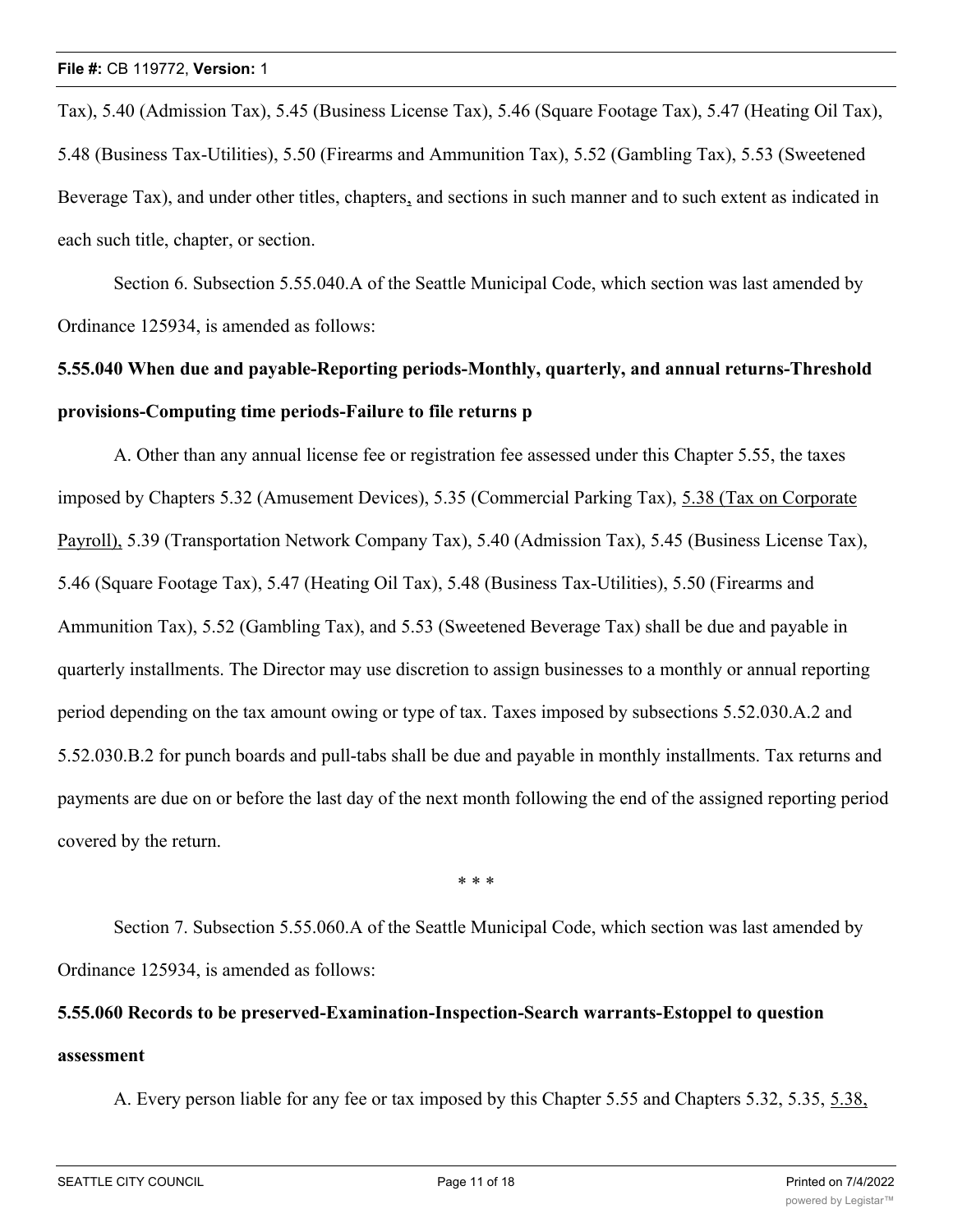5.39, 5.40, 5.45, 5.46, 5.47, 5.48, 5.50, 5.52, and 5.53 shall keep and preserve, for a period of five years after filing a tax return, such records as may be necessary to determine the amount of any fee or tax for which the person may be liable; which records shall include copies of all federal income tax and state tax returns and reports made by the person. All books, records, papers, invoices, ticket stubs, vendor lists, gambling games, and payout information, inventories, stocks of merchandise, and other data, including federal income tax and state tax returns, and reports needed to determine the accuracy of any taxes due, shall be open for inspection or examination at any time by the Director or a duly authorized agent. Every person's business premises shall be open for inspection or examination by the Director or a duly authorized agent. For the purposes of this Section 5.55.060, for the tax imposed by Chapter 5.53, "business premises" means wherever the person's business records and tax documents are maintained and does not mean every site owned or operated by the person.

\* \* \*

Section 8. Subsection 5.55.150.E of the Seattle Municipal Code, which section was last amended by Ordinance 125934, is amended as follows:

#### **5.55.150 Appeal to the Hearing Examiner**

\* \* \*

E. The Hearing Examiner shall ascertain the correct amount of the tax, fee, interest, or penalty due either by affirming, reversing, or modifying an action of the Director. Reversal or modification is proper if the Director's assessment or refund denial violates the terms of this Chapter 5.55, or Chapters 5.30, 5.32, 5.35, 5.38, 5.39, 5.40, 5.45, 5.46, 5.47, 5.48, 5.50, 5.52, or 5.53.

\* \* \*

Section 9. Section 5.55.165 of the Seattle Municipal Code, which section was last amended by Ordinance 125934, are amended as follows:

#### **5.55.165 Director of Finance and Administrative Services to make rules**

The Director of Finance and Administrative Services shall have the power and it shall be the Director's duty,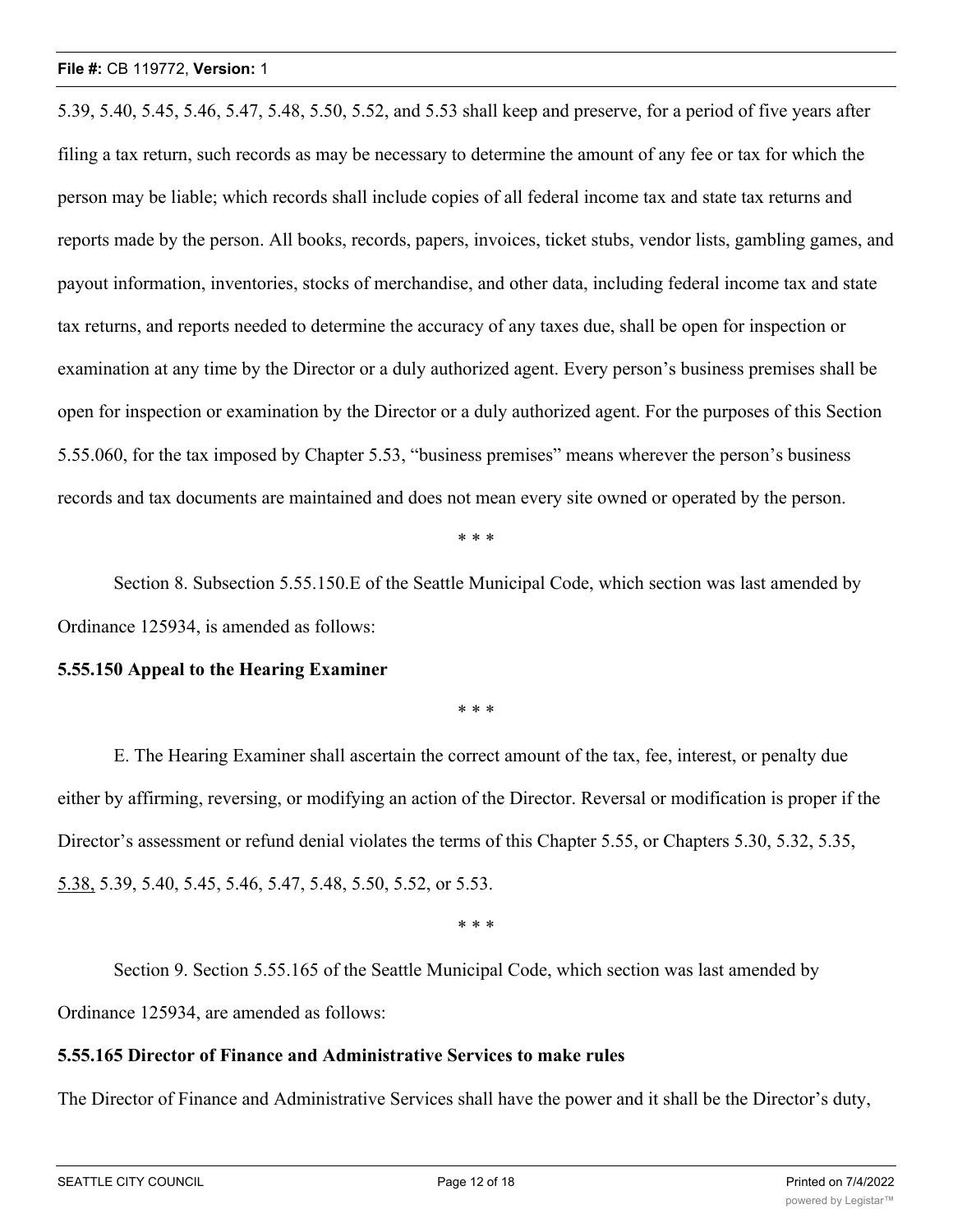from time to time, to adopt, publish, and enforce rules and regulations not inconsistent with this Chapter 5.55, with Chapters 5.30, 5.32, 5.35, 5.38, 5.39, 5.40, 5.45, 5.47, 5.46, 5.48, 5.50, 5.52, or 5.53, or with law for the purpose of carrying out the provisions of such chapters, and it shall be unlawful to violate or fail to comply with any such rule or regulation.

Section 10. Subsections 5.55.220.A and 5.55.220.B of the Seattle Municipal Code, which section was last amended by Ordinance 125934, are amended as follows:

#### **5.55.220 Unlawful actions-Violation-Penalties**

A. It shall be unlawful for any person subject to the provisions of this Chapter 5.55 or Chapters 5.32, 5.35, 5.38, 5.39, 5.40, 5.45, 5.46, 5.47, 5.48, 5.50, 5.52, and 5.53:

1. To violate or fail to comply with any of the provisions of this Chapter 5.55, or Chapters 5.32, 5.35, 5.38, 5.39, 5.40, 5.45, 5.46, 5.47, 5.48, 5.50, 5.52, and 5.53, or any lawful rule or regulation adopted by the Director;

2. To make or manufacture any license required by this Chapter 5.55 except upon authority of the Director;

3. To make any false statement on any license, application, or tax return;

4. To aid or abet any person in any attempt to evade payment of a license fee or tax;

5. To refuse admission to the Director to inspect the premises and/or records as required by this Chapter 5.55, or to otherwise interfere with the Director in the performance of duties imposed by Chapters 5.32, 5.35, 5.38, 5.39, 5.40, 5.45, 5.46, 5.47, 5.48, 5.50, 5.52, and 5.53;

6. To fail to appear or testify in response to a subpoena issued pursuant to Section 3.02.120 in any proceeding to determine compliance with this Chapter 5.55 and Chapters 5.32, 5.35, 5.38, 5.39, 5.40, 5.45, 5.46, 5.47, 5.48, 5.50, 5.52, and 5.53;

7. To testify falsely in any investigation, audit, or proceeding conducted pursuant to this Chapter 5.55;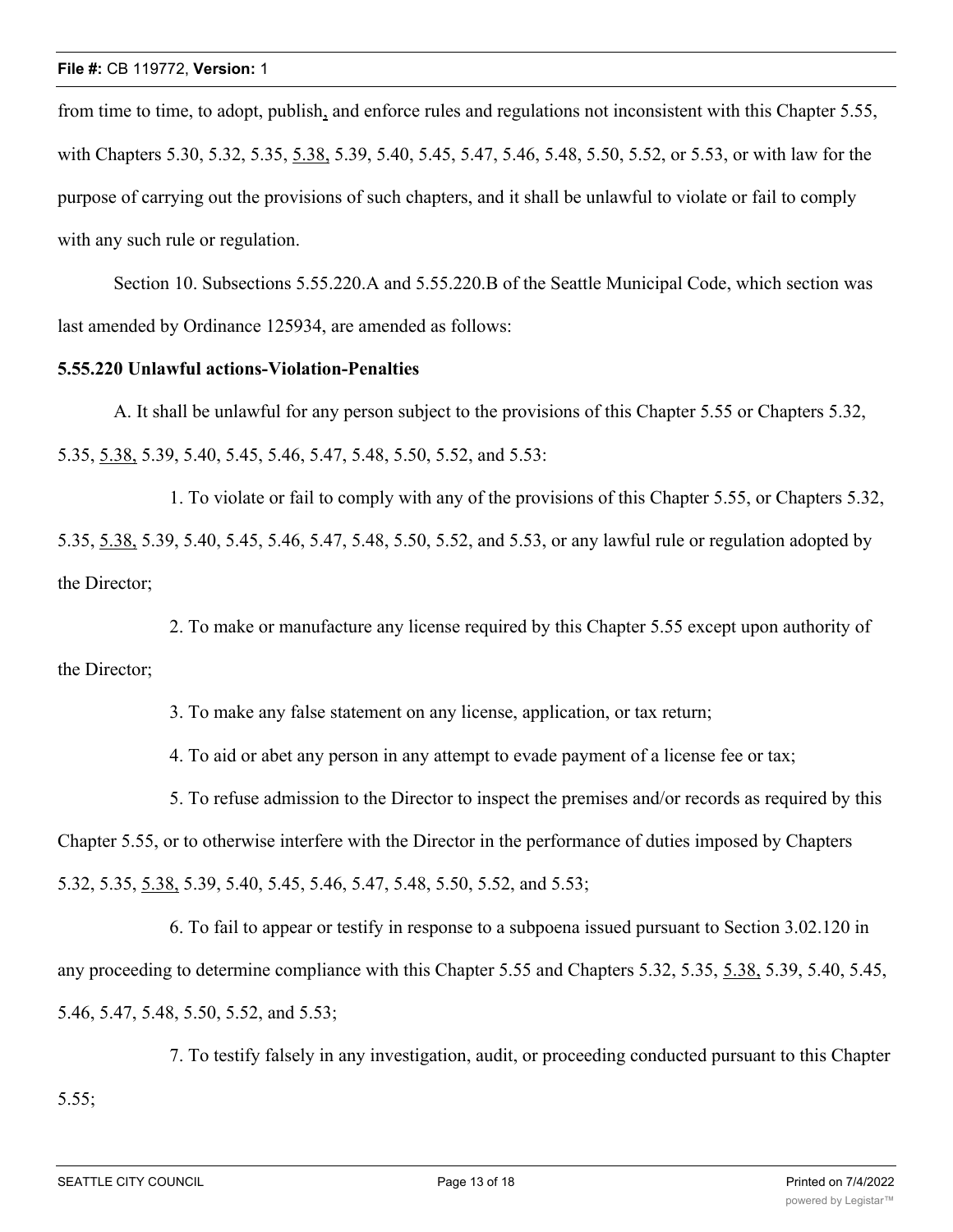8. To continue to engage in any business activity, profession, trade, or occupation after the revocation of or during a period of suspension of a business license tax certificate issued under Section 5.55.030; or

9. In any manner, to hinder or delay the City or any of its officers in carrying out the provisions of this Chapter 5.55 or Chapters 5.32, 5.35, 5.38, 5.39, 5.40, 5.45, 5.46, 5.47, 5.48, 5.50, 5.52, and 5.53.

B. Each violation of or failure to comply with the provisions of this Chapter 5.55, or Chapters 5.32, 5.35, 5.38, 5.39, 5.40, 5.45, 5.46, 5.47, 5.48, 5.50, 5.52, or 5.53 shall constitute a separate offense. Except as provided in subsection 5.55.220.C, any person who commits an act defined in subsection 5.55.220.A is guilty of a gross misdemeanor, punishable in accordance with Section 12A.02.070. The provisions of Chapters 12A.02 and 12A.04 apply to the offenses defined in subsection 5.55.220.A, except that liability is absolute and none of the mental states described in Section 12A.04.030 need be proved.

\* \* \*

Section 11. Subsection 5.55.230.A of the Seattle Municipal Code, which section was last amended by Ordinance 125934, is amended as follows:

## **5.55.230 Denial, revocation of, or refusal to renew business license tax certificate**

A. The Director, or the Director's designee, has the power and authority to deny, revoke, or refuse to renew any business license tax certificate or amusement device license issued under the provisions of this Chapter 5.55. The Director, or the Director's designee, shall notify such applicant or licensee in writing by mail in accordance with Section 5.55.180 of the denial of, revocation of, or refusal to renew the license and on what grounds such a decision was based. The Director may deny, revoke, or refuse to renew any business license tax certificate or other license issued under this Chapter 5.55 on one or more of the following grounds:

- 1. The license was procured by fraud or false representation of fact.
- 2. The licensee has failed to comply with any provisions of this Chapter 5.55.
- 3. The licensee has failed to comply with any provisions of Chapters 5.32, 5.35, 5.38, 5.39, 5.40,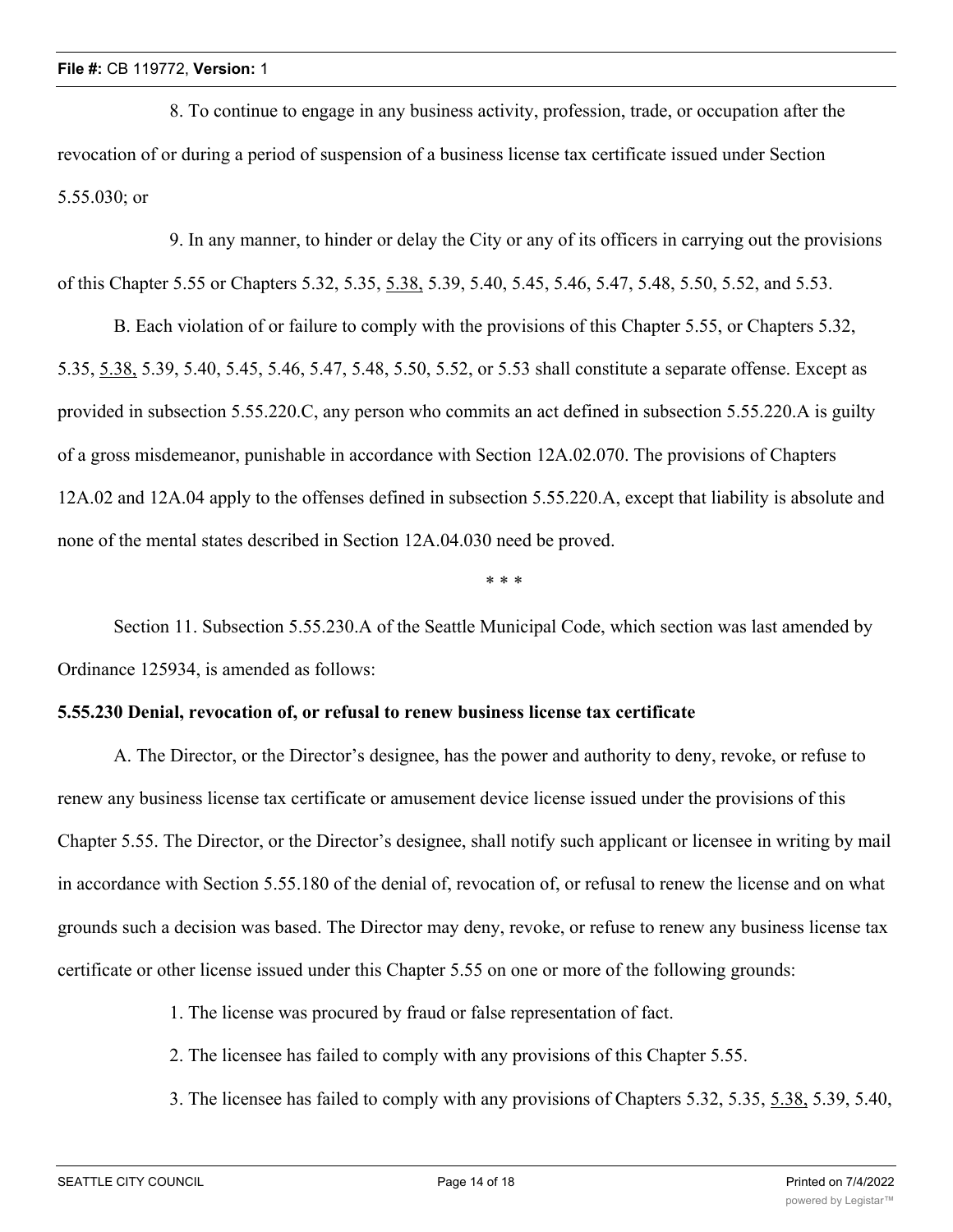5.45, 5.46, 5.47, 5.48, 5.50, 5.52, or 5.53.

4. The licensee is in default in any payment of any license fee or tax under Title 5 or Title 6.

\* \* \*

Section 12. Subsection 6.208.020.A of the Seattle Municipal Code, which section was last amended by Ordinance 125934, is amended as follows:

### **6.208.020 Denial, revocation of, or refusal to renew business license**

A. In addition to any other powers and authority provided under this Title 6, the Director, or the Director's designee, has the power and authority to deny, revoke, or refuse to renew any business license issued under the provisions of this Chapter 6.208. The Director, or the Director's designee, shall notify such applicant or licensee in writing by mail of the denial, revocation of, or refusal to renew the license and on what grounds such a decision was based. The Director may deny, revoke, or refuse to renew any license issued under this Chapter 6.208 on one or more of the following grounds:

1. The license was procured by fraud or false representation of fact.

2. The licensee has failed to comply with any provisions of this Chapter 6.208.

3. The licensee has failed to comply with any provisions of Chapters 5.32, 5.35, 5.38, 5.39, 5.40, 5.45, 5.46, 5.47, 5.48, 5.50, or 5.52.

4. The licensee is in default in any payment of any license fee or tax under Title 5 or Title 6.

5. The property at which the business is located has been determined by a court to be a chronic nuisance property as provided in Chapter 10.09.

6. The applicant or licensee has been convicted of theft under subsection 12A.08.060.A.4 within the last ten years.

7. The applicant or licensee is a person subject within the last ten years to a court order entering final judgment for violations of chapters 49.46, 49.48, or 49.52 RCW, or 29 U.S.C. 206 or 29 U.S.C. 207, and the judgment was not satisfied within 30 days of the later of either: a. The expiration of the time for filing an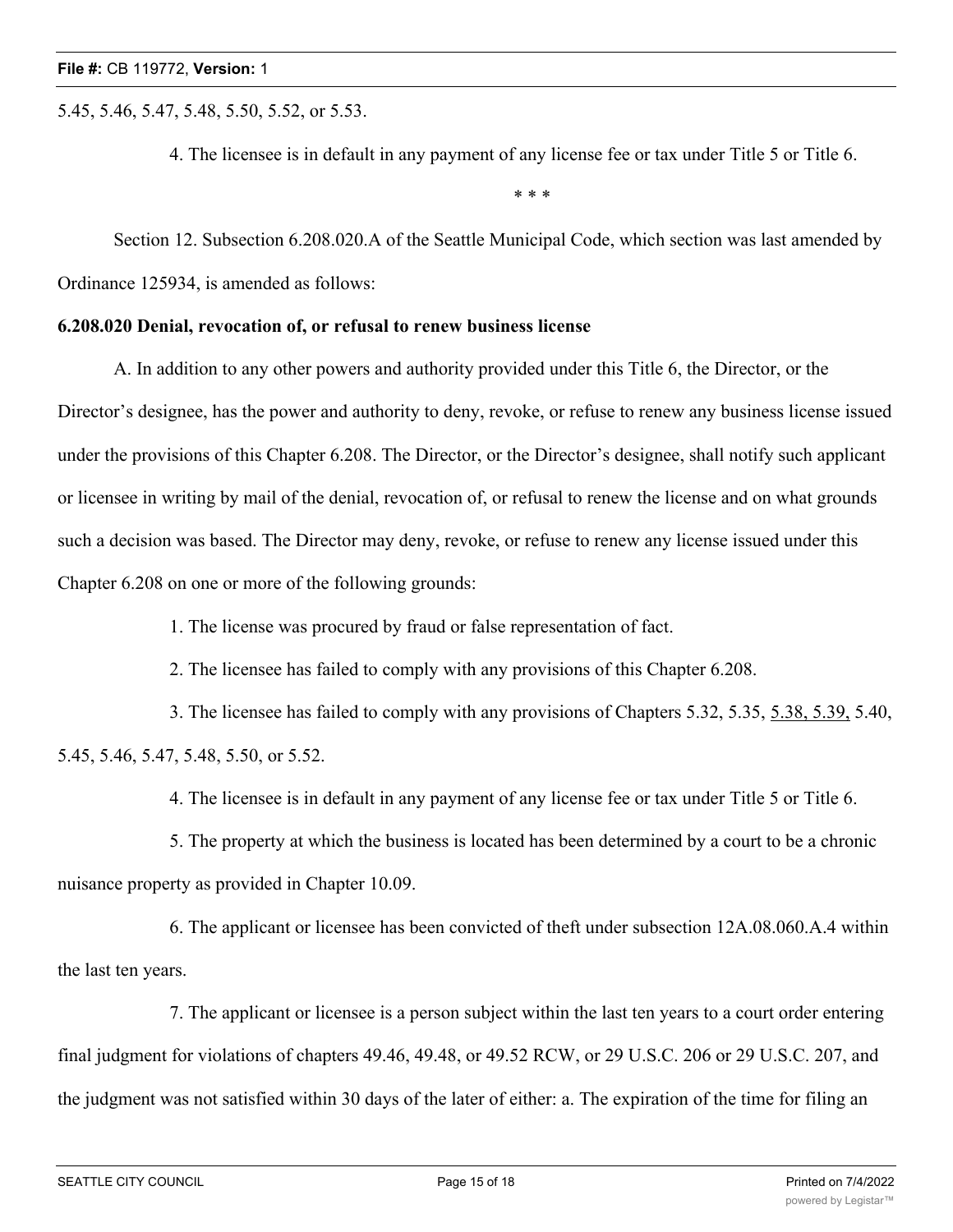appeal from the final judgment order under the court rules in effect at the time of the final judgment order; or b. If a timely appeal is made, the date of the final resolution of that appeal and any subsequent appeals resulting in final judicial affirmation of the findings of violations of chapters 49.46, 49.48, or 49.52 RCW, or 29 U.S.C. 206 or 29 U.S.C. 207.

8. The applicant or licensee is a person subject within the last ten years to a final and binding citation and notice of assessment from the Washington Department of Labor and Industries for violations of chapters 49.46, 49.48, or 49.52 RCW, and the citation amount and penalties assessed therewith were not satisfied within 30 days of the date the citation became final and binding.

9. Pursuant to subsections 14.16.100.A.4, 14.17.075.A, 14.19.100.A.4, 14.20.080.A.4, 14.22.115.A.4, and 14.23.115.A.4, the applicant or licensee has failed to comply, within 30 days of service of any settlement agreement, with any final order issued by the Director of the Office of Labor Standards, or any final order issued by the Hearing Examiner under Chapters 14.16, 14.17, 14.19, 14.20, 14.22, and 14.23 for which all appeal rights have been exhausted, and the Director of the Office of Labor Standards has requested that the Director deny, refuse to renew, or revoke any business license held or requested by the applicant or licensee. The denial, refusal to renew, or revocation shall remain in effect until such time as the violation(s) under Chapters 14.16, 14.17, 14.19, 14.20, 14.22, and 14.23 are remedied.

10. The business is one that requires an additional license under this Title 6 and the business does not hold that license.

11. The business has been determined under a separate enforcement process to be operating in violation of law.

\* \* \*

Section 13. Severability. If any part, provision, or section of this ordinance is held to be void or unconstitutional, all other parts, provisions, and sections of this ordinance not expressly so held to be void or unconstitutional shall continue in full force and effect.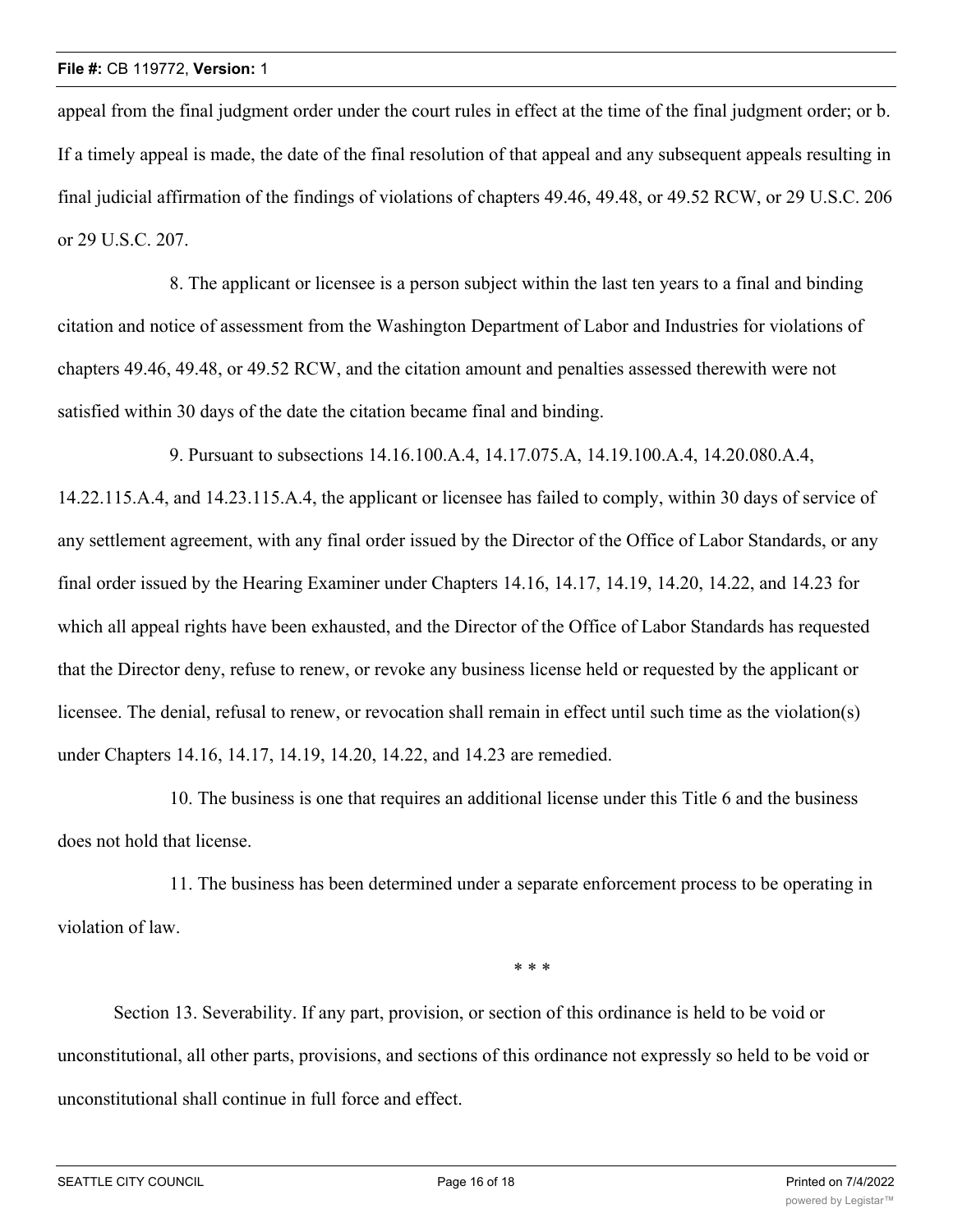Section 14. Effective date of tax. Sections 1 through 13 of this ordinance shall take effect on June 1, 2020.

Section 15. Based on the findings of fact set forth in Section 1 of this ordinance, the Council finds and declares that this ordinance is a public emergency ordinance, which shall take effect immediately and is necessary for the protection of the public health, safety, and welfare.

Section 16. By reason of the findings set out in Section 1 of this ordinance, and the emergency that is hereby declared to exist, this ordinance shall become effective immediately upon its passage by a 3/4 vote of the Council and its approval by the Mayor, as provided by Article IV, subsection 1.l of the Charter of the City.

Passed by a 3/4 vote of all members of the City Council the day of

\_\_\_\_\_\_\_\_\_\_\_\_\_\_\_\_\_\_\_\_\_\_\_\_\_, 2020, and signed by me in open session in authentication of its passage this \_\_\_\_\_ day of \_\_\_\_\_\_\_\_\_\_\_\_\_\_\_\_\_\_\_\_\_\_\_\_\_, 2020.

President \_\_\_\_\_\_\_\_\_\_\_\_ of the City Council

\_\_\_\_\_\_\_\_\_\_\_\_\_\_\_\_\_\_\_\_\_\_\_\_\_\_\_\_\_\_\_\_\_\_\_\_

Approved by me this day of the case of the case of the case of  $\alpha$ , 2020.

Jenny A. Durkan, Mayor

Filed by me this day of  $\qquad \qquad$ , 2020.

Monica Martinez Simmons, City Clerk